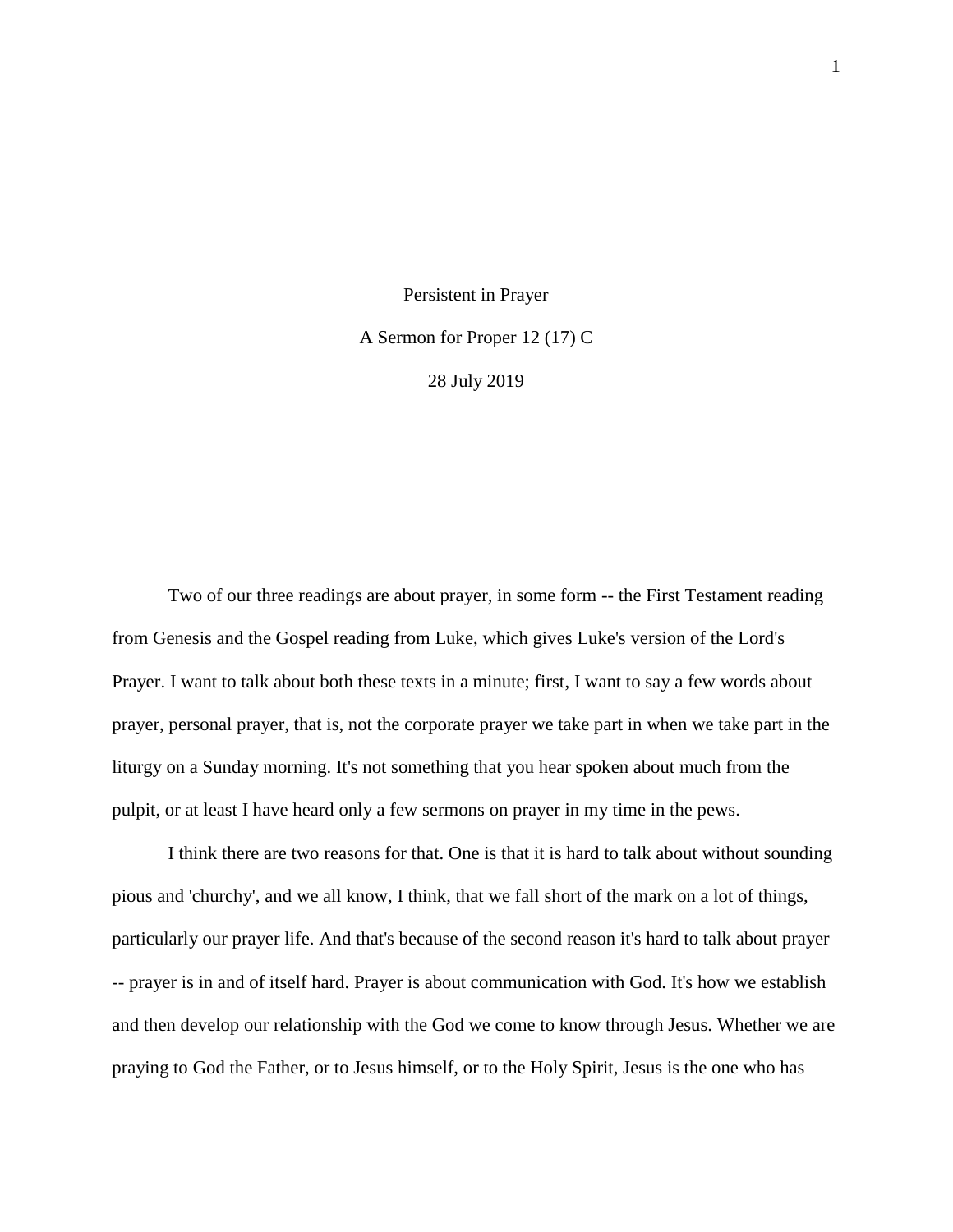opened up the relationship through his words and actions as communicated to us in the Gospels. This is the great message of John's Gospel, that it is Jesus who has opened up for us a way into the familial relationship between Creator, Redeemer, and Sanctifier that lies at the heart of God. Establishing a relationship with God, however we do so, is going to be one of the toughest things that we, as human beings do. Stretching our limited human consciousness to try to touch the divine consciousness is not easy.

In fact communication with another person is always hard -- even when the other person is not a Person of the Triune God. And even though most of us come to prayer through petition - asking God for help or for things that we need -- as we grow more deeply into prayer we discover that there is a lot more to it than simple petition, important as it is. We find out that, as with all communication, the hard part is not the talking, but the listening. Prayer includes learning to listen to what God has to say to us -- resting in silence and waiting for God to speak, to touch our heart, to answer what we are saying to God.

We often speak as though we are restricting God's answer to prayer to just giving us what we asked for. But of course that is far from all. Even in communication among human beings it wouldn't be much of a relationship if all you did was ask the other person for something and then wait with your hands out! No, God replies to us, to our prayer, in many ways -- often in the quiet places and times of our souls, as we come before God in meditative prayer or look for answers to our dilemmas or our troubles.

What do the readings today contribute to our understanding of prayer? In the reading from Genesis, Abraham is concerned about his nephew Lot, who has moved to the Cities of the Plain district, Sodom and Gomorrah. The two did not part completely happily, and don't seem to be on good terms, but Abraham does not want the Cities of the Plain destroyed with his nephew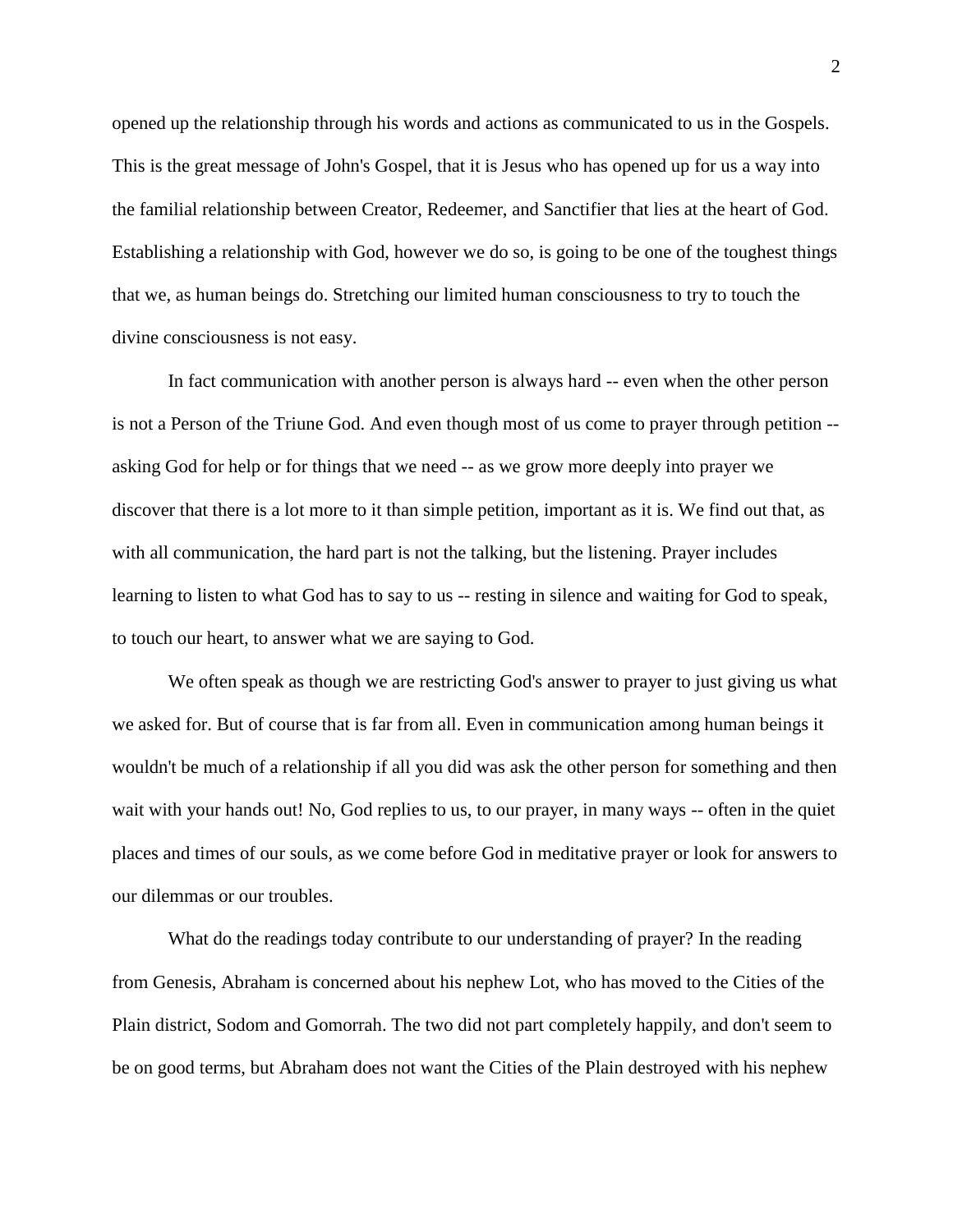and his family in them. So he has a conversation with God -- more than that, he argues with God. Surely God wouldn't destroy the Cities if they contain 50 righteous inhabitants! How would that look - shall not the Judge of all the earth do what is just? And so Abraham bargains God down, till he gets to 10: surely God won't destroy the Cities if they contain 10 of the righteous!

How can Abraham do this? How does an ordinary mortal dare to bargain with God? Well, he clearly has lots of chutzpah! Seriously, this takes nerve. But it also requires an assured relationship with God. Abraham is respectful of God but at the same time he is not afraid to press God with his own requests and concerns. We learn three important things about prayer here. First, that conversation with God is an act of prayer. When we speak with God, we are praying. So even when -- or maybe especially when -- our talks with God are unplanned and spontaneous, not part of our daily prayer routine, we are engaged in prayer. And I think God's response to Abraham shows that God likes the give and take of conversation with us.

Second, we learn that it is okay to be persistent in prayer: Abraham will not let go of his point and he pursues the LORD with it. The LORD's response is not to be angry but to acknowledge Abraham's arguments when he makes good ones. This part of the conversation, in which God encourages Abraham to argue with him, shows how much God likes to be in conversation with us.

Third, the story shows that things do not always turn out exactly the way we want them to when we pray: we don't get the whole story here, but suffice it to say that the Cities of the Plain are in fact destroyed and although Lot and some of his family are saved from that destruction, he does not come out of the story well, on account of his behaviour before, during, and after his rescue. So Abraham gets some of what he wants, but not all of it, and not the way he wanted it. This can happen to any of us in prayer too.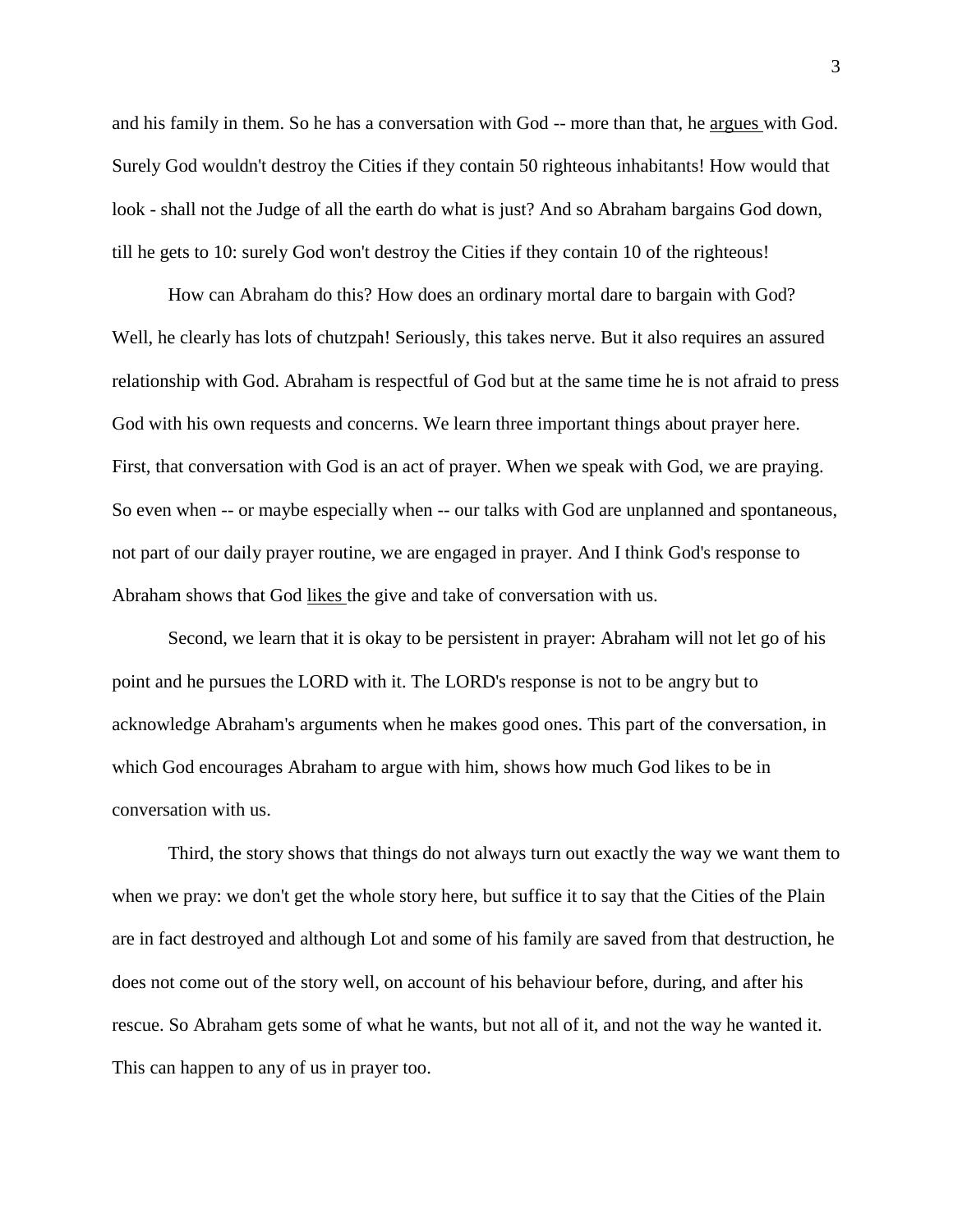The Gospel reading has more to teach us. It starts with Luke's version of the Lord's Prayer, which comes to us both in Matthew's Gospel and here in Luke. Luke's version of the Lord's Prayer is shorter than the more familiar version in Matthew, and the wording is slightly different. Some scholars think Luke's version reflects a tradition that was more focussed on living in the "in-between time", the time between Jesus' coming as Messiah and the Day of the Lord, while Matthew's version is more concentrated on the nearness of the End-time. Be that as it may, the recollection in Luke's tradition of the Lord's Prayer suggests some important truths about prayer.

We learn from this account of prayer that it is a good thing to ask for God's help in prayer: the disciples asked to be taught to pray, as John the Baptist had taught his disciples to pray. God knows that prayer is hard for us and God is ready to help! More important, though, is that the context of this story about the Lord's Prayer echoes the point made in the Abraham story about persistent prayer. We should be not just persistent but constant in prayer -- look at the parable of the unwilling friend and the loaves of bread! No we must ask, search, and knock on the door. If we do so, our questions will be answered, the objects of our search revealed, and doors opened. Jesus' words affirm to us that we will receive the gift of the Holy Spirit if we are persistent and constant in prayer. And the Holy Spirit is key to the life that St Paul describes in Colossians: there is no other way to continue to live our lives in Jesus the Messiah except with the help of the Holy Spirit, the Advocate promised by Jesus himself.

So we need to be constant in prayer, in season and out of season. Originally this was Paul's advice to Timothy about preaching, that he should preach the Word "in season and out of season". But it applies equally well to prayer. Perhaps even better because we can all pray, and pray more persistently than any of us could preach. One result of such a prayer life (which I am